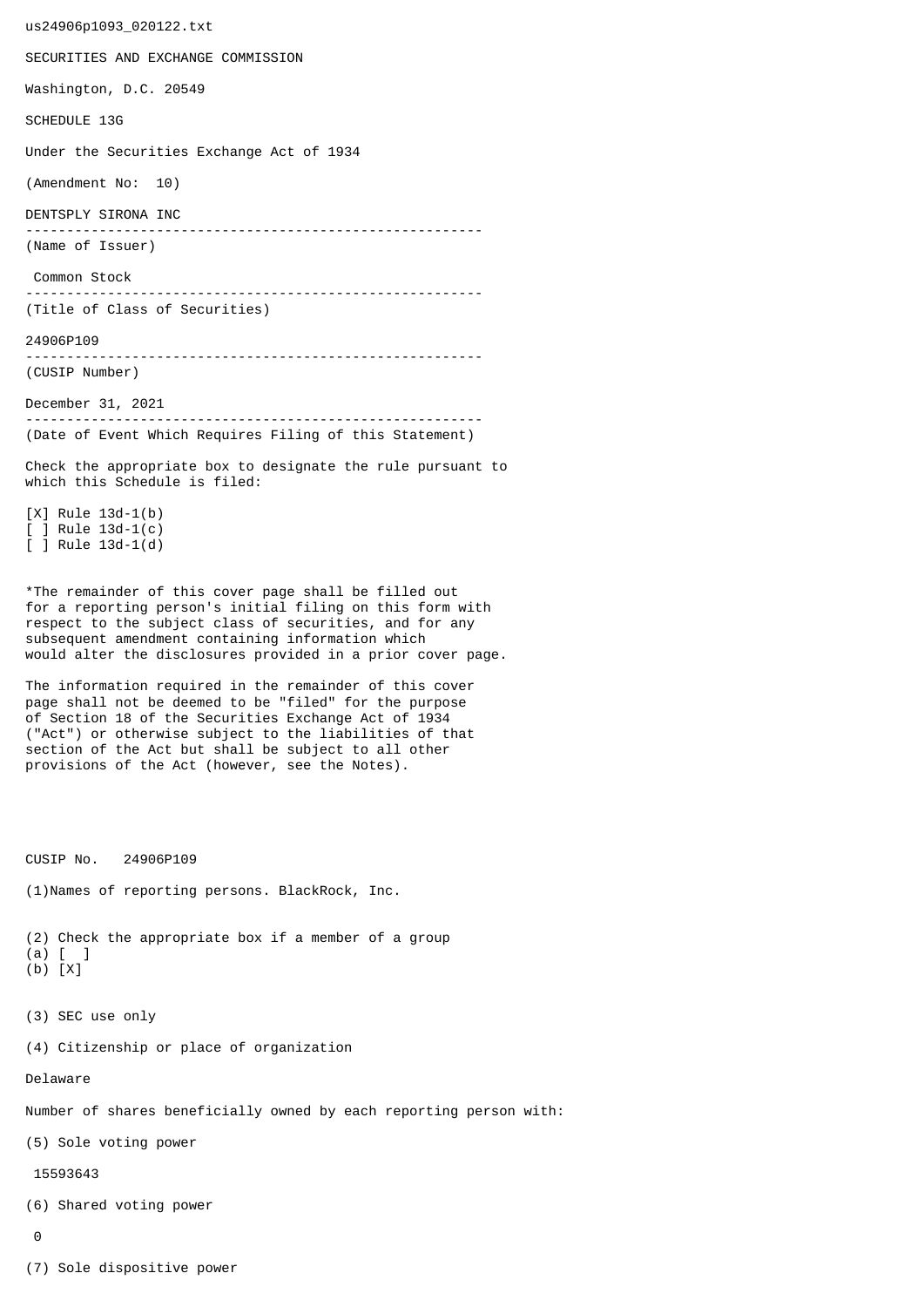```
 17700553
(8) Shared dispositive power
 \boldsymbol{\Theta}(9) Aggregate amount beneficially owned by each reporting person
  17700553
(10) Check if the aggregate amount in Row (9) excludes certain shares
(11) Percent of class represented by amount in Row 9
 8.1%
(12) Type of reporting person
HC
Item 1.
Item 1(a) Name of issuer:
           -----------------------------------------------------------------------
DENTSPLY SIRONA INC
Item 1(b) Address of issuer's principal executive offices:
-----------------------------------------------------------------------
13320 BALLANTYNE CORPORATE PLACE
CHARLOTTE NC 28277-3607
Item 2.
2(a) Name of person filing:
               ----------------------------------------------------------------------
BlackRock, Inc.
2(b) Address or principal business office or, if none, residence:
 -----------------------------------------------------------------------
BlackRock, Inc.
55 East 52nd Street
New York, NY 10055
2(c) Citizenship:
                            --------------------------------------------------------------------
 See Item 4 of Cover Page
2(d) Title of class of securities:
                                       -------------------------------------------------------------------
 Common Stock
2(e) CUSIP No.:
See Cover Page
Item 3.
If this statement is filed pursuant to Rules 13d-1(b), or 13d-2(b) or (c),
check whether the person filing is a:
[ ] Broker or dealer registered under Section 15 of the Act;
```
[ ] Bank as defined in Section 3(a)(6) of the Act;

Investment Company Act of 1940;

[ ] Investment company registered under Section 8 of the

] Insurance company as defined in Section  $3(a)(19)$  of the Act;

[ ] An investment adviser in accordance with Rule  $13d-1(b)(1)(ii)(E)$ ;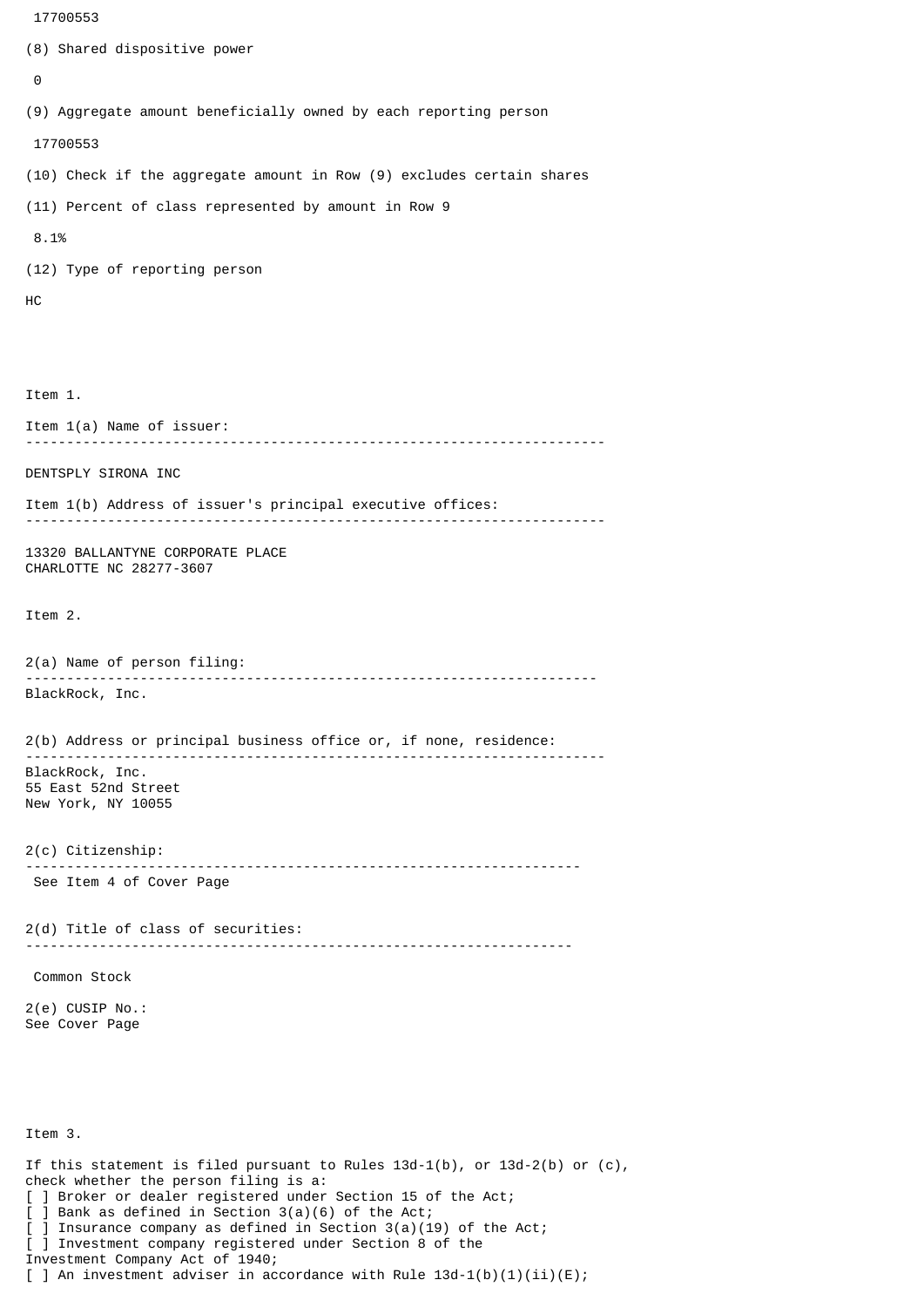[ ] An employee benefit plan or endowment fund in accordance with Rule  $13d-1(b)(1)(ii)(F);$ [X] A parent holding company or control person in accordance with Rule  $13d-1(b)(1)(ii)(G);$ [ ] A savings associations as defined in Section 3(b) of the Federal Deposit Insurance Act (12 U.S.C. 1813); [ ] A church plan that is excluded from the definition of an investment company under section  $3(c)(14)$  of the Investment Company Act of 1940; [ ] A non-U.S. institution in accordance with Rule 240.13d-1(b)(1)(ii)(J);  $\lceil$  ] Group, in accordance with Rule 240.13d-1(b)(1)(ii)(K). If filing as a non-U.S. institution in accordance with Rule  $240.13d-1(b)(1)(ii)(J)$ , please specify the type of institution: Item 4. Ownership Provide the following information regarding the aggregate number and percentage of the class of securities of the issuer identified in Item 1. Amount beneficially owned: 17700553 Percent of class 8.1% Number of shares as to which such person has: Sole power to vote or to direct the vote 15593643 Shared power to vote or to direct the vote

 $\Theta$ 

Sole power to dispose or to direct the disposition of

17700553

Shared power to dispose or to direct the disposition of

 $\Omega$ 

Item 5.

Ownership of 5 Percent or Less of a Class. If this statement is being filed to report the fact that as of the date hereof the reporting person has ceased to be the beneficial owner of more than 5 percent of the class of securities, check the following [ ].

Item 6. Ownership of More than 5 Percent on Behalf of Another Person

 If any other person is known to have the right to receive or the power to direct the receipt of dividends from, or the proceeds from the sale of, such securities, a statement to that effect should be included in response to this item and, if such interest relates to more than 5 percent of the class, such person should be identified. A listing of the shareholders of an investment company registered under the Investment Company Act of 1940 or the beneficiaries of employee benefit plan, pension fund or endowment fund is not required.

 Various persons have the right to receive or the power to direct the receipt of dividends from, or the proceeds from the sale of the common stock of DENTSPLY SIRONA INC. No one person's interest in the common stock of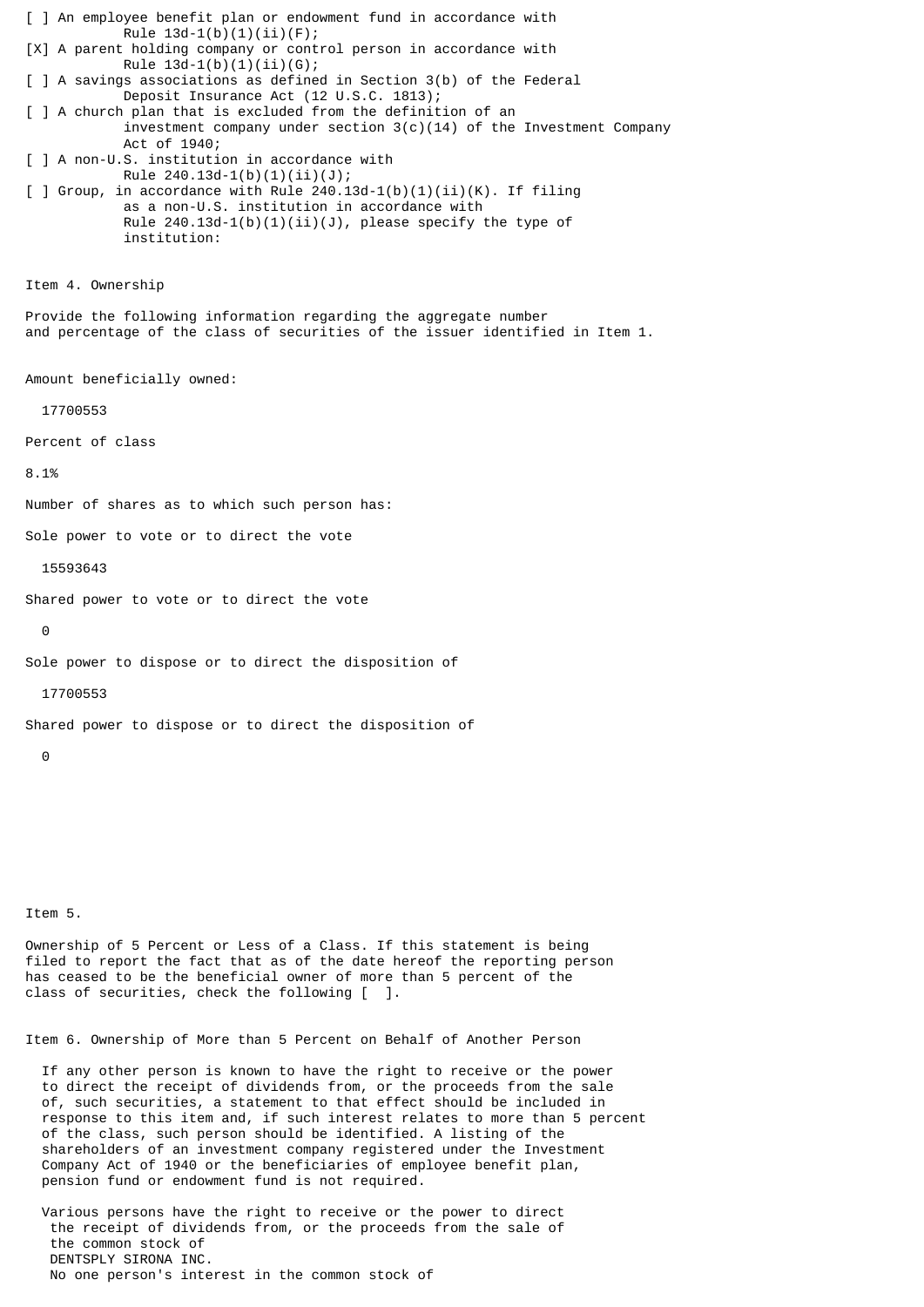DENTSPLY SIRONA INC is more than five percent of the total outstanding common shares.

Item 7. Identification and Classification of the Subsidiary Which Acquired the Security Being Reported on by the Parent Holding Company or Control Person.

See Exhibit A

Item 8. Identification and Classification of Members of the Group

If a group has filed this schedule pursuant to Rule  $13d-1(b)(ii)(J)$ , so indicate under Item 3(j) and attach an exhibit stating the identity and Item 3 classification of each member of the group. If a group has filed this schedule pursuant to Rule  $13d-1(c)$  or Rule  $13d-1(d)$ , attach an exhibit stating the identity of each member of the group.

## Item 9. Notice of Dissolution of Group

Notice of dissolution of a group may be furnished as an exhibit stating the date of the dissolution and that all further filings with respect to transactions in the security reported on will be filed, if required, by members of the group, in their individual capacity.

See Item 5.

Item 10. Certifications By signing below I certify that, to the best of my knowledge and belief, the securities referred to above were acquired and are held in the ordinary course of business and were not acquired and are not held for the purpose of or with the effect of changing or influencing the control of the issuer of the securities and were not acquired and are not held in connection with or as a participant

in any transaction having that purpose or effect.

Signature.

After reasonable inquiry and to the best of my knowledge and belief, I certify that the information set forth in this statement is true, complete and correct.

Dated: February 1, 2022 BlackRock, Inc.

Signature: Spencer Fleming

-------------------------------------------

Name/Title Attorney-In-Fact

The original statement shall be signed by each person on whose behalf the statement is filed or his authorized representative. If the statement is signed on behalf of a person by his authorized representative other than an executive officer or general partner of the filing person, evidence of the representative's authority to sign on behalf of such person shall be filed with the statement, provided, however, that a power of attorney for this purpose which is already on file with the Commission may be incorporated by reference. The name and any title of each person who signs the statement shall be typed or printed beneath his signature.

Attention: Intentional misstatements or omissions of fact constitute Federal criminal violations (see 18 U.S.C. 1001).

Exhibit A